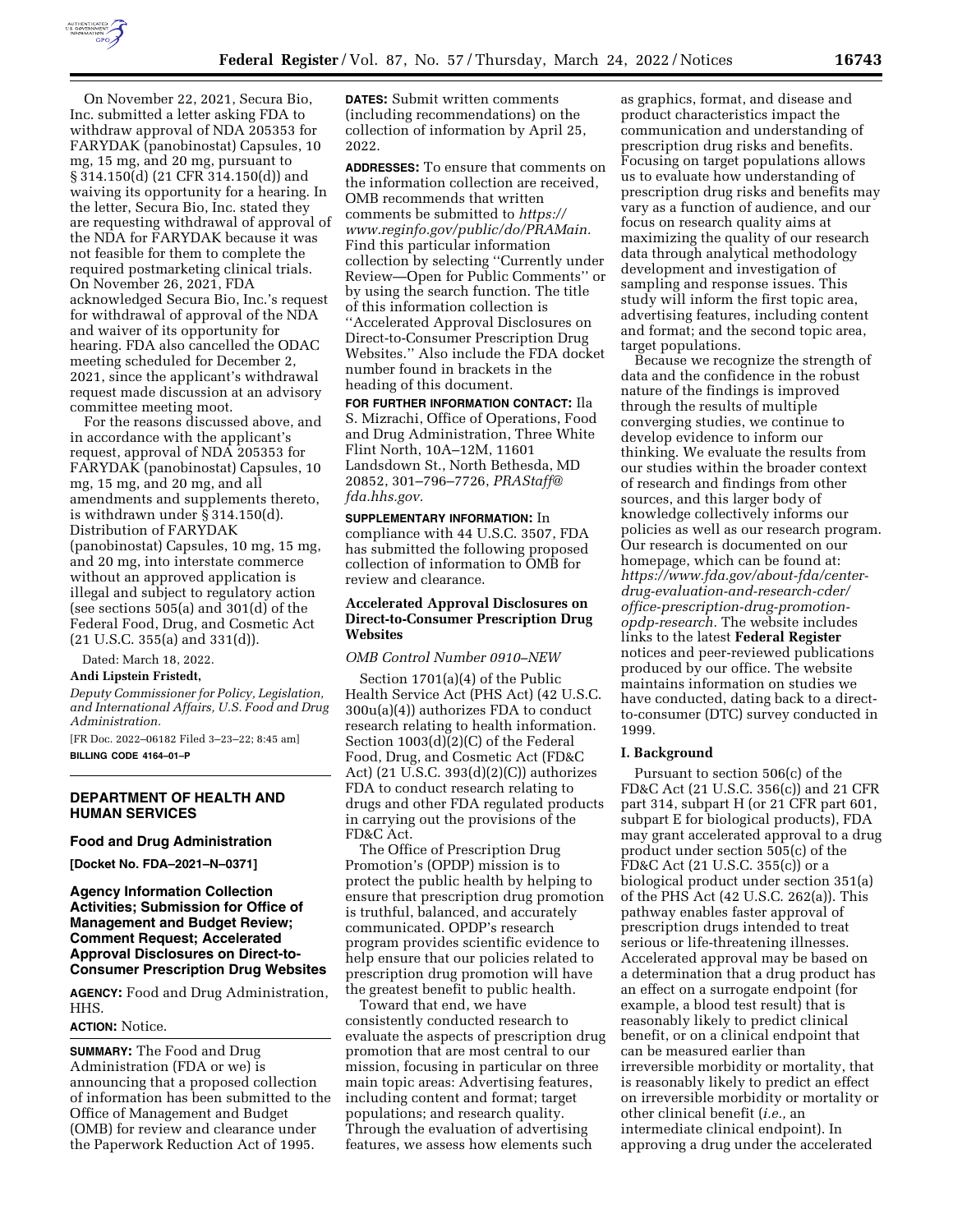approval pathway, the severity, rarity, or prevalence of a condition, and the availability or lack of alternative treatments, are taken into account.

The accelerated approval pathway is limited to certain products intended to treat serious or life-threatening illnesses as there can be ''[u]ncertainty about whether clinical benefit will be verified and the possibility of undiscovered risks'' (FDA's 2014 guidance for industry entitled ''Expedited Programs for Serious Conditions—Drugs and Biologics,'' available at *[https://](https://www.fda.gov/downloads/Drugs/Guidances/UCM358301.pdf) [www.fda.gov/downloads/Drugs/](https://www.fda.gov/downloads/Drugs/Guidances/UCM358301.pdf)  [Guidances/UCM358301.pdf](https://www.fda.gov/downloads/Drugs/Guidances/UCM358301.pdf)*). Sponsors are generally required to conduct postapproval studies to verify and describe the predicted clinical benefit, but those confirmatory studies are not complete at the time that the accelerated approval is granted (Ref. 1). In the event that the required post-approval confirmatory studies fail to verify and describe the predicted effect or clinical benefit, a drug's approval can be withdrawn using expedited procedures.

Under FDA regulations governing physician labeling for prescription drugs, the INDICATIONS AND USAGE section of FDA-approved prescribing information for a drug approved under accelerated approval must include not only the indication (§ 201.57(c) (21 CFR 201.57(c))) but also a ''succinct description of the limitations of usefulness of the drug and any uncertainty about anticipated clinical benefits . . . "  $(\S 201.57(c)(2)(i)(B))$ . In a guidance, FDA recommended that in addition to these required elements, the INDICATIONS AND USAGE section for drugs approved under accelerated approval should generally acknowledge that continued approval for the drug or indication may be contingent on verification and description of clinical benefit in confirmatory trials (FDA 2019 guidance for industry entitled ''Labeling for Human Prescription Drug and Biological Products Approved Under the Accelerated Approval Regulatory Pathway,'' available at *[https://](https://www.fda.gov/downloads/Drugs/GuidanceComplianceRegulatoryInformation/Guidances/UCM390058.pdf) [www.fda.gov/downloads/Drugs/](https://www.fda.gov/downloads/Drugs/GuidanceComplianceRegulatoryInformation/Guidances/UCM390058.pdf)  [GuidanceComplianceRegulatory](https://www.fda.gov/downloads/Drugs/GuidanceComplianceRegulatoryInformation/Guidances/UCM390058.pdf) [Information/Guidances/](https://www.fda.gov/downloads/Drugs/GuidanceComplianceRegulatoryInformation/Guidances/UCM390058.pdf) [UCM390058.pdf](https://www.fda.gov/downloads/Drugs/GuidanceComplianceRegulatoryInformation/Guidances/UCM390058.pdf)*).

Some DTC websites have included disclosures about accelerated approval, and of those, many included similar content to that seen in the INDICATIONS AND USAGE section of approved labeling. A content analysis of DTC websites for accelerated approval products found that 21 percent of the disclosures used language directly from the approved physician labeling, 79 percent of the disclosures used at least some medical language, but 27 percent

of the websites did not include any disclosure that the products attained approval through this pathway (Ref. 2). The same analysis found that 84 percent of accelerated approval disclosures on DTC websites mentioned the approval basis, 68 percent mentioned unknown outcomes, and 47 percent mentioned confirmatory trials (Ref. 2).

OPDP recently conducted a generalpopulation study testing the disclosure of FDA accelerated approval information on a DTC prescription drug website (OMB control number 0910– 0872—Experimental Study of an Accelerated Approval Disclosure; the 0910–0872 Study). The study tested a control condition with no disclosure; a disclosure based on wording used in physician labeling, including more complex or technical terminology (physician-labeling disclosure); and a consumer-friendly disclosure drafted using simpler language intended to be suited for that audience (consumerfriendly disclosure). The disclosures had three elements: (1) Approval basis, (2) unknown outcomes, and (3) confirmatory trials. The physician labeling disclosure was ''This indication is based on response rate. An improvement in survival or diseaserelated symptoms has not been established. Continued approval for this indication may be contingent upon verification of clinical benefit in subsequent trials.'' The consumerfriendly disclosure was ''In a clinical trial, [Drug X] returned blood counts to normal. However, we currently do not know if [Drug X] helps people live longer or feel better. We continue to study [Drug X] in clinical trials to learn more about [Drug X]'s benefits.'' We also varied whether the physician-labeling and consumer-friendly disclosures were presented with low or high prominence (varying the size, color, and location of the disclosure). Preliminary results related to the comprehension of the disclosures tested in that study suggest that the consumer-friendly disclosure helped participants understand information related to the drug's accelerated approval, but that participants' understanding was low overall.

## **II. New Proposed Study**

The purpose of the current project is to replicate and extend our prior research through two studies by: (1) Testing the same experimental conditions with a different study population (cancer survivors and cancer caregivers in study 1) and, (2) testing additional consumer-friendly disclosures in study 2. Replication is an important part of science and, if

confirmation of prior results is seen, can increase confidence in the results from our first study.

With regard to proposed study 1, public comments for FDA's previous accelerated approval disclosure study and other similar FDA studies have suggested conducting studies with people who have been diagnosed with the medical condition or who are caregivers to patients diagnosed with the medical condition that the fictitious drug in the study is intended to treat. Specifically, public comments on the previous study suggested enrolling participants who have been diagnosed with cancer (*i.e.,* cancer survivors) or people who have cared for loved ones with cancer (*i.e.,* cancer caregivers). Because a number of oncology products are granted accelerated approval, cancer survivors and cancer caregivers are more likely to seek out or be exposed to promotion for accelerated approval products than the general population. They may also be more familiar with cancer-related terms and concepts than the general population. Study 1 will involve cancer survivors and cancer caregivers, a different population than our prior study. It will test the ''three element'' version of the disclosure as noted above. We will also test the prominence of the disclosure (see table 1).

With regard to study 2, public comments on the original study (Docket No. FDA–2018–N–3138) expressed concern that over-disclosure could dissuade consumers from considering accelerated approval products. One public comment specifically suggested removing the ''unknown outcomes'' element in the consumer-friendly and physician-labeling disclosures. Based on these comments, in study 2, we propose testing four versions of the consumerfriendly disclosure (table 2): The ''three element'' version of the consumerfriendly disclosure as well as three other consumer-friendly disclosures that vary with respect to which of these three elements they address. This will allow us to evaluate the impact on participants' comprehension of the disclosure and perception of the fictitious drug when they view a disclosure with only the approval basis, the approval basis plus information about the unknown outcomes, the approval basis plus information about confirmatory trials, and finally the approval basis plus information about both the unknown outcomes and confirmatory trials. In study 2, the prominence of all the test conditions will be the same and will be the same as the ''high prominence'' version tested in study 1.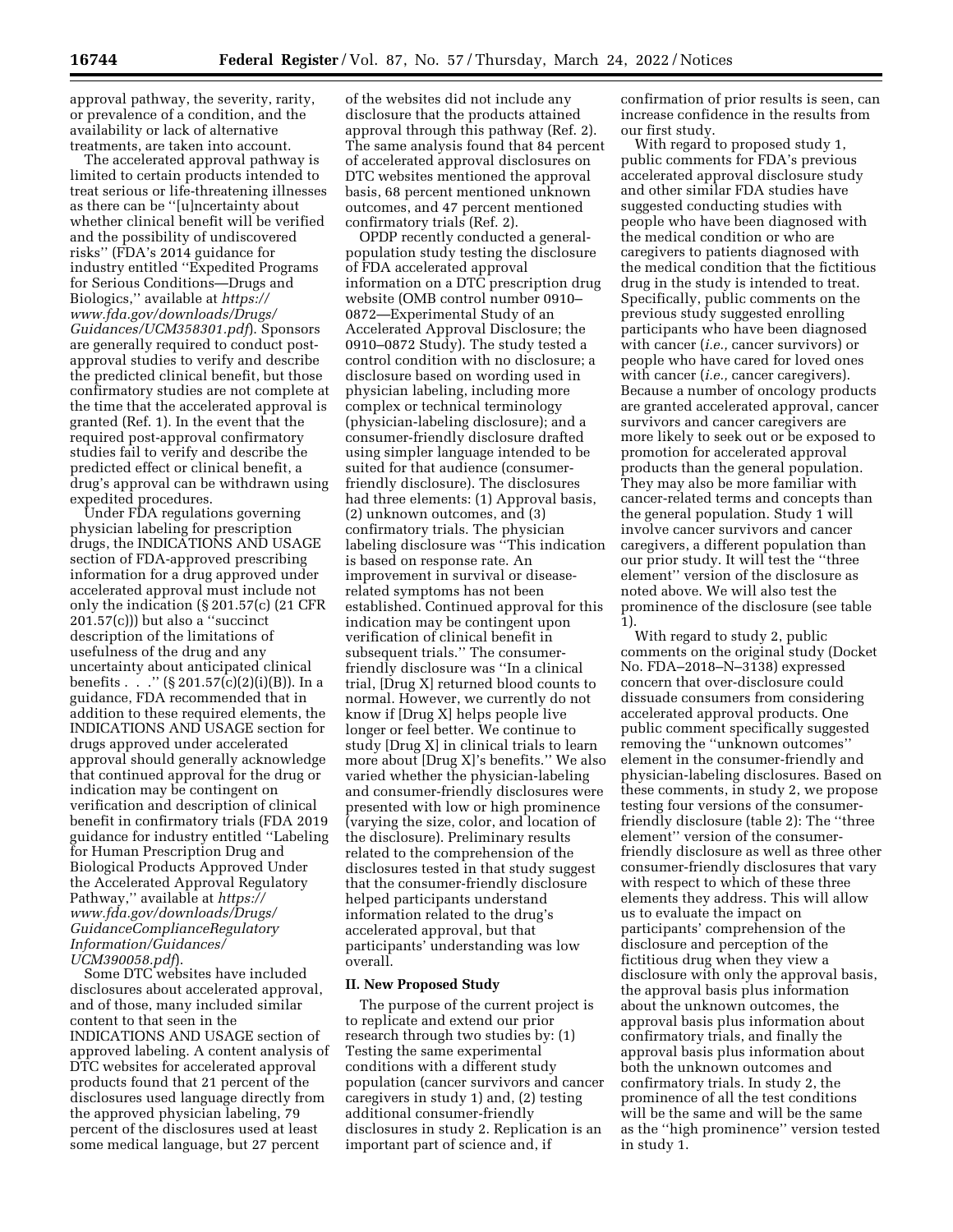We plan to conduct two pretests not longer than 20 minutes, administered via internet panel, to pilot the main study procedures. We then plan to conduct two main studies not longer than 20 minutes, administered via internet panel. For the pretests and main studies, we will randomly assign the participants to one of the test conditions (see table 1 for the study 1 design and table 2 for the study 2 design). In both studies, participants will view a website for a fictitious oncology prescription drug. After viewing the website, participants will complete a questionnaire that assesses whether participants noticed the disclosure and their understanding of it, as well as perceptions of the drug's risks and benefits. We will also measure covariates such as demographics and literacy. The questionnaire is available upon request from *[DTCresearch@](mailto:DTCresearch@fda.hhs.gov) [fda.hhs.gov.](mailto:DTCresearch@fda.hhs.gov)* 

For study 1, we hypothesize that participants will be more likely to notice the disclosure when it is presented more, rather than less, prominently. In turn, we expect that participants' perceptions of the drug are more likely to be affected by the disclosure in the high prominence condition. We also hypothesize that participants will be more likely to notice and understand the disclosure and use it to form their perceptions of the drug if they view the consumerfriendly language. For study 2, we hypothesize that participants will be more likely to understand each accelerated approval concept (*i.e.,*  confirmatory trials, unknown outcomes) when the disclosure directly addresses the concept, compared with when the disclosure does not directly address the concept. Finally, we will explore whether the inclusion of the concepts of confirmatory trials and unknown outcomes in the disclosure affects

participants' perceived risk, perceived risk-benefit tradeoff, perceptions of the website, or information-seeking intentions. To test these hypotheses, we will conduct inferential statistical tests such as logistic regression and analysis of variance.

For the pretests and main studies, we plan to recruit individuals who report a diagnosis with any cancer (except for certain non-melanoma skin cancers) for half the sample and individuals who report being a caregiver for someone with a diagnosis with any cancer (except for certain non-melanoma skin cancers) for the other half of the sample. We will exclude individuals who work for the U.S. Department of Health and Human Services or work in the healthcare, marketing, advertising, or pharmaceutical industries. With the sample sizes described below, we will have sufficient power to detect smallsized effects in the main study (table 3).

## TABLE 1—STUDY 1 DESIGN

| High prominence            | Low prominence              | Absent       |
|----------------------------|-----------------------------|--------------|
| Condition 1<br>Condition 2 | Condition 3<br>Condition 4. | Condition 5. |

## TABLE 2—STUDY 2 DESIGN

[Consumer-friendly disclosure elements]

| Approval basis  |  | Approval basis + unknown<br>outcomes | Approval basis +<br>confirmatory trials | Approval basis + unknown<br>outcomes + confirmatory<br>trials |  |
|-----------------|--|--------------------------------------|-----------------------------------------|---------------------------------------------------------------|--|
| High prominence |  | Condition 7                          | Condition 8                             | Study 1 Condition 2.                                          |  |

In the **Federal Register** of June 11, 2021 (86 FR 31323), FDA published a 60-day notice requesting public comment on the proposed collection of information. FDA received one submission that was PRA-related. Within the submission, FDA received multiple comments that the Agency has addressed below. For brevity, some public comments are paraphrased and therefore may not reflect the exact language used by the commenter. We assure the commenter that the entirety of their comments was considered even if not fully captured by our paraphrasing in this document. The following acronyms are used here: DTC = direct-to-consumer; HCP = healthcare professional; FDA and the Agency = Food and Drug Administration; OPDP = FDA's Office of Prescription Drug Promotion.

(Comment 1) Comment 1 expressed concern that this research will duplicate a prior FDA study and lack practical utility. The comment asserts that while

the 60-day PRA notice provided a statement of ''preliminary results'' of the prior study, full study materials, results, and conclusions of that prior study have not been published. It requested that the results of the prior study be published before this study is conducted, suggesting that, without publishing the results of the prior study, FDA has not addressed how the new proposed research would address open research issues or limitations of the prior study.

(Response 1) Contrary to the comment's suggestion, we do not plan to duplicate the prior research, although there often is value in that undertaking. Rather, the present research seeks to replicate the previous study in a new patient population and extend the previous study by testing additional versions of the disclosure. The new research is directly informed by open research issues and limitations raised in the public comments from the previous study. The proposed studies will be conducted in a new cancer survivor and

caregiver sample, which differs from the sample in the prior study, which was conducted with a general population sample. As noted above, cancer survivors and cancer caregivers are more likely to seek out or be exposed to promotion for accelerated approval products than the general population. They may also be more familiar with cancer-related terms and concepts than the general population. Replications in different study samples are often proposed. Indeed, at the time of the previously proposed study (0910–0872 Study), public comments suggested conducting the study with cancer survivors who had used oncology products. Also, in response to public comments on the prior study design, we will extend the prior research by testing additional versions of the disclosure. This study therefore has practical utility to expand our information regarding website disclosures regarding accelerated approval drugs, both by extending to additional versions of the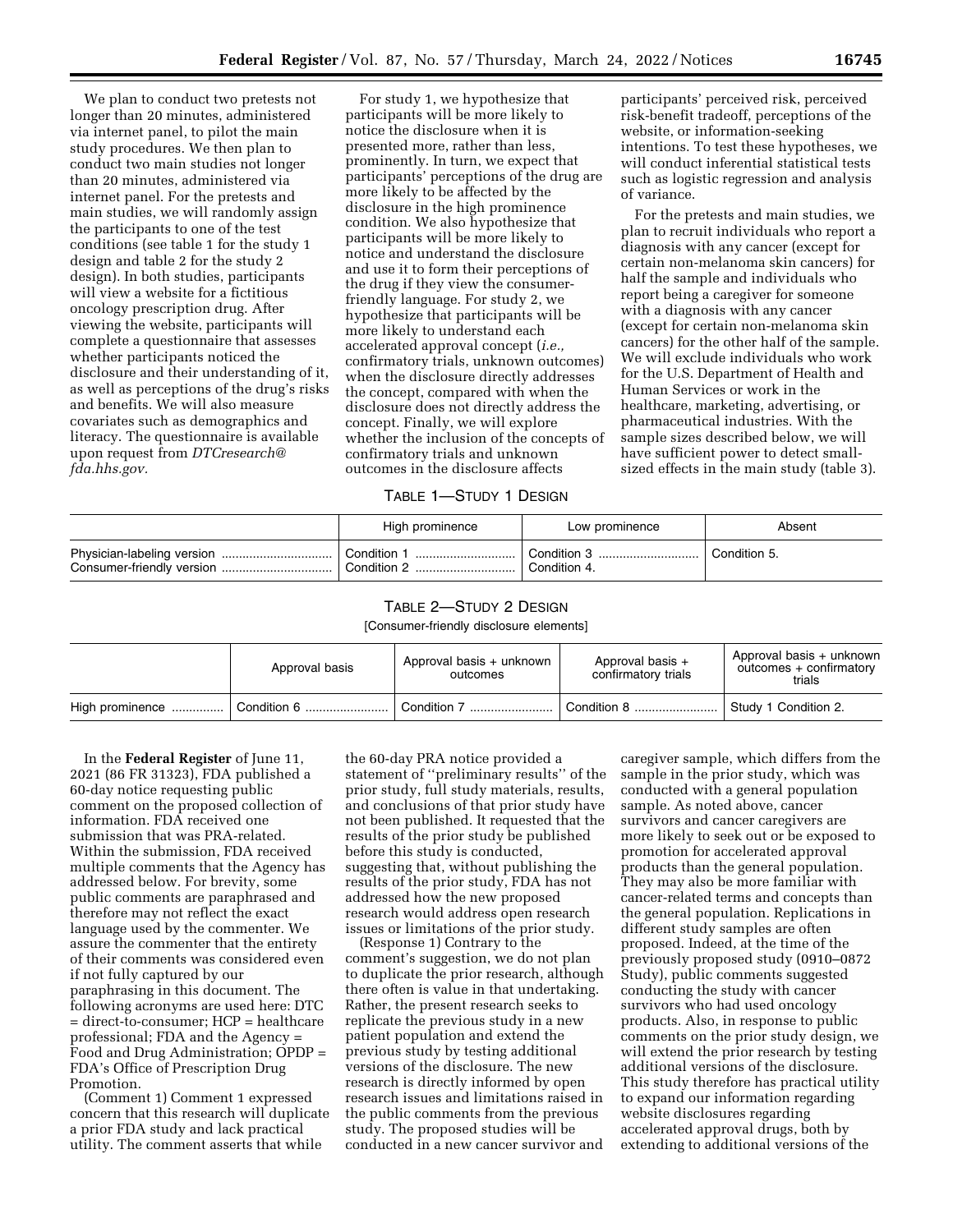disclosure related to our overall questions, and to determine if results are consistent with those of the earlier study. We intend to publish the results of the current study as well as the prior study.

(Comment 2) Comment 2 stated that establishing mandates to unduly emphasize a product's accelerated approval status could deter appropriate usage and lead to misconception and confusion among patients. The comment specifically referred to one statement in the disclosure, ''we currently do not know if [Drug X] helps people live longer or feel better'' to suggest that the disclosure may oversimplify the benefits of the product and thus discourage patients from getting needed treatments. The comment later stated that the availability of FDA prior review of promotional pieces for accelerated approval means there is less need to prescribe specific overarching new rules for disclosures because FDA can consider disclosures on a case-by-case basis.

(Response 2) This notice proposes a data collection for research purposes and does not establish a mandate or propose a new rule. Instead, it proposes research that may inform FDA and stakeholder thinking on accelerated approval product disclosures in DTC promotional materials. The research will specifically investigate patient understanding of and reaction to the disclosure language about a product's accelerated approval status. Study 2 was designed in direct response to public comment on the previously proposed study (0910–0872 Study) raising concerns about over-disclosure. Study 2 will test several conditions based on disclosures found in the marketplace, two of which will not include the statement ''we currently do not know if [Drug X] helps people live longer or feel better'' (see table 2).

(Comment 3) Comment 3 suggested that DTC promotional materials are not the best venue for providing information about prescription drugs, given the role of healthcare professionals (HCPs) in discussing and prescribing treatments. Based on this, the comment suggested modifying the study to focus on prescriber-patient interactions rather than DTC promotion by including a component to evaluate patient understanding of accelerated approval after consultation with a prescriber.

(Response 3) We agree that the prescriber-patient interaction is important. Consumers often wish to participate in shared decision-making with HCPs when selecting prescription drugs and may request specific

prescription drugs from their HCPs based on promotions they have seen in the marketplace. Because information consumers receive through DTC prescription drug promotion can impact these requests, it is important to investigate how the information in prescription drug promotional pieces impacts consumer attention, understanding, and perceptions.

(Comment 4) Comment 4 suggested conducting qualitative interviews or a blended approach of qualitative and quantitative research rather than a quantitative study. In addition, the comment recommended that the interviews include showing the stimuli to participants, asking them questions about the stimuli, and then showing them the stimuli again so they can read the disclosure and have it in front of them while answering questions.

(Response 4) We plan to conduct nine 1-hour interviews to cognitively test the stimuli and questionnaire. These interviews will allow for indepth discussions with participants, and the findings from the interviews will help improve the study materials. In addition, the questionnaire follows the approach the commenter suggested: Participants view the stimuli and answer questions, then see the disclosure again for questions 16 and 17. This will allow us to test what participants remember and understand after visiting a website for an accelerated approval product, as well as their understanding of the disclosure language while it is in front of them. We will use the cognitive interviews and pretesting to determine whether participants will be able to view the stimuli when answering more of the questions in study 2.

(Comment 5) Comment 5 suggested screening for patients who have a personal experience with Acute Lymphoblastic Leukemia (ALL) (the cancer referred to in the study stimuli) and who have received accelerated approval products from their prescribers.

(Response 5) We will ask participants about the type of cancer and type of treatment(s) they or their loved one had. In this study, we will not ask if they used an accelerated approval product, because participants are unlikely to know this information. In the pretest, we will examine the feasibility of quotas aiming for a broad range of cancer diagnoses in the sample, including blood cancers like ALL. We will also use the pretest to examine the feasibility of restricting recruitment to cancer survivors, and caregivers for cancer survivors, who have received a systemic therapy (*e.g.,* chemotherapy, hormonal

therapy, immune therapy, targeted therapy).

(Comment 6) Comment 6 questioned why caregivers are included in the sample and noted that it is unclear what direct role caregivers have in drug prescribing decisions.

(Response 6) We included caregivers in part because previous public comments have encouraged FDA to include caregivers in DTC research (for example, Docket No. FDA–2019–N– 2313). Prior research also supports the inclusion of caregivers in a study on consumer understanding of health information on a DTC prescription drug website. Surveys have found that many people searching for health information online are doing so on behalf of someone else (*e.g.,* Refs. 3 and 4). These ''surrogate seekers'' are more likely to be caregivers (Ref. 5). In addition, caregivers are a known audience for DTC prescription drug websites. For instance, to enter some DTC prescription drug websites, people must select whether they are ''a patient or caregiver'' or a ''healthcare provider.'' Other DTC prescription drug websites specifically include information for caregivers.

(Comment 7) Comment 7 stated that information on the proposed number of study participants was not observed in the 60-day notice, and suggested a minimum of 200–300 participants, with 400–500 being optimal. The comment also suggested considering quotas for demographic variables such as age and education to allow for subgroup analyses.

(Response 7) The proposed number of participants can be found in table 3 of this notice. Specifically, we propose 630 participants in study 1 and 400 participants in study 2. We have not proposed any planned subgroup analyses; however, we will have quotas for age, sex, race, and education to ensure a diverse sample.

(Comment 8) Comment 8 suggested that, for study participants to understand the disclosures being tested, they must first be told that the drug received an accelerated approval; accelerated approval is based on an FDA determination that the drug is likely to provide meaningful therapeutic benefits to patients over existing treatments and likely addresses a significant unmet medical need; and the drug is approved based on adequate and well-controlled clinical trial(s) on surrogate or intermediate clinical endpoints that are reasonably likely to predict clinical benefit, but that the drug's effects need to be verified with additional data.

(Response 8) Consumers encountering DTC websites for accelerated approval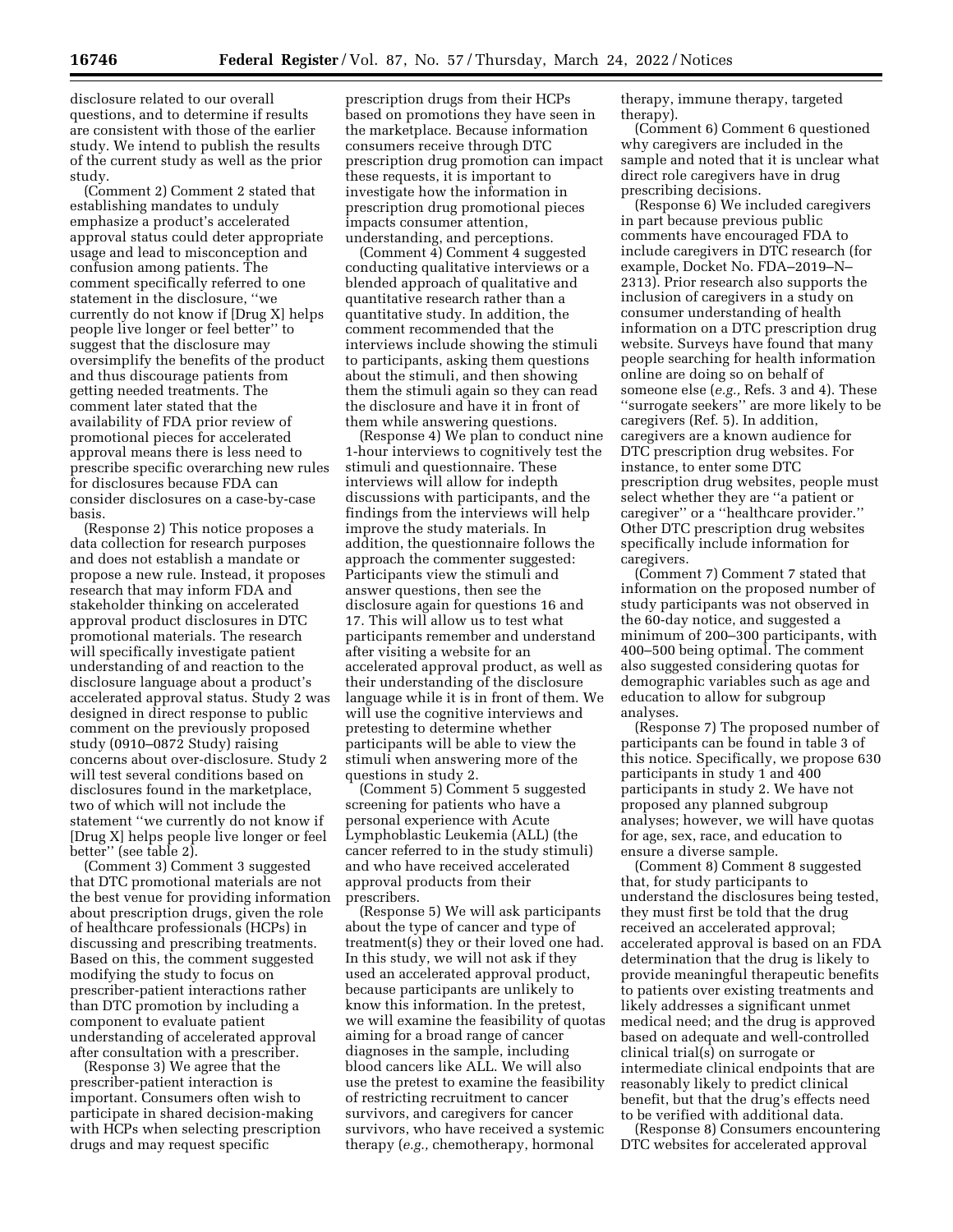products would not have this background information, so giving this information to participants would defeat the purpose of testing what perceptions these consumers form from the website disclosures.

(Comment 9) Comment 9 suggested testing an alternative disclosure that would include background information about accelerated approval, described in the last comment, along with the disclosures currently proposed to be tested.

(Response 9) We acknowledge that we cannot test all possible disclosure language. We based the disclosures we plan to test on FDA-approved labeling for accelerated approval products and on disclosures found in the marketplace (Ref. 2). We encourage research on alternate disclosures.

(Comment 10) Comment 10 stated that question 9, which asks participants about their understanding of the confirmatory trials concept from the disclosure, is unclear and suggested deleting the question or refining the answer options.

(Response 10) We will delete this question in study 1. As noted in the questionnaire, we plan to test two versions of question 9 in the study 2 pretests. We will refine or delete this question in study 2 based on findings from the cognitive interviews and pretesting.

(Comment 11) Comment 11 suggested clarifying ''quality of life'' in consumerfriendly terms and defining specific quality of life measures in question 10.

(Response 11) Question 10 does not refer to a specific quality of life measure. In a recent survey of metastatic breast cancer patients, most participants (89 percent) reported understanding the term ''quality of life'' (Ref. 6). We expect participants in this study will also understand the term ''quality of life'' without further clarification, but we will cognitively test and pretest the question

to determine if any clarification is needed.

(Comment 12) Comment 12 stated that questions 11 and 12, which ask about risk-benefit tradeoffs, are redundant and too general, not sufficient to study overdisclosure, and that these questions typically require consumers and HCPs to arrive at the answer together. The comment suggested that instead, the study ask whether, based on information on the website, participants intend to ask to take the drug, not ask to take the drug, speak with a doctor about whether the drug is right for them, or none of these.

(Response 12) We disagree that consumers do not form their own perceptions about risk-benefits tradeoffs after seeing DTC promotional materials and prior to any discussion with a HCP. Thus, we plan to ask participants about their perceptions of the risk-benefit tradeoff through question 11, which is a common and validated item in DTC research. We will delete question 12 to reduce redundancy (Ref. 7). We will also ask about behavioral intentions. Participants do not necessarily have the type of cancer the fictitious drug is indicated to treat; therefore, it would not make sense to ask them about their intentions to ask about the drug for themselves. Instead, similar to what the comment requests, question 14 asks whether participants would recommend that a loved one diagnosed with the cancer that the fictitious drug is indicated to treat ask a doctor about taking the drug.

(Comment 13) Comment 13 recommended deleting question 13, which asks about the drug side effects, because it is too general and does not test the disclosure.

(Response 13) Question 13 is intended to measure the effect of the disclosure on participants' risk perceptions. We will assess this question in cognitive interviews and pretesting and will refine it if needed.

(Comment 14) Comment 14 suggested deleting or refining question 14, which asks participants to select all actions they would suggest a loved one take (*i.e.,* asking a doctor about taking the drug, asking about the drug's risks, its benefits, and its FDA approval). The comment stated that because all options may be applicable, it is unclear how the item would yield meaningful data for this research.

(Response 14) We revised question 14 from ''select all that apply'' to separate ''yes/no'' items for each action. We will assess the utility of asking about each of these actions in cognitive interviews and pretesting. At a minimum, we will retain the ''taking [Drug X]'' item to assess intentions as discussed in a previous comment.

(Comment 15) Comment 15 suggested that participants are unlikely to have the information to provide yes or no answers to question 19, which asks participants whether they used any accelerated approval products for their own cancer, and questioned why it is important for a patient to understand the regulatory approval pathway for a drug, as opposed to information about the drug's safety and effectiveness for use in discussion with an HCP.

(Response 15) We agree that participants are unlikely to know whether the product they used was an accelerated approval product and will delete this question in this study.

(Comment 16) Comment 16 suggested deleting question 21, which asks how similar the study website was to other DTC websites the participant has seen, because it seems vague and not directly related to the research question.

(Response 16) Question 21 is for pretesting purposes only and is intended to assess the quality of the stimuli. We will keep question 21 for pretesting but will not ask it in the main studies.

FDA estimates the burden of this collection of information as follows:

| TABLE 3—ESTIMATED ANNUAL REPORTING BURDEN 1 |  |  |  |
|---------------------------------------------|--|--|--|
|---------------------------------------------|--|--|--|

| Activity | Number of<br>respondents | Number of<br>responses per<br>respondent | Total annual<br>responses | Average burden<br>per response | Total hours |
|----------|--------------------------|------------------------------------------|---------------------------|--------------------------------|-------------|
|          | 3.600                    |                                          |                           | $3,600$   0.08 (5 minutes)     | 288         |
|          | 20,600                   |                                          | 20.600                    | 0.08 (5 minutes)               | .648        |
|          | 100                      |                                          | 100                       | 0.33 (20 minutes)              | 33          |
|          | 630                      |                                          |                           | 630   0.33 (20 minutes)        | 208         |
|          | 80                       |                                          | 80 l                      | 0.33 (20 minutes)              | 26          |
|          | 400                      |                                          | 400                       | 0.33 (20 minutes)              | 132         |
| Total    |                          |                                          |                           |                                | 2.335       |

1There are no capital costs or operating and maintenance costs associated with this collection of information.